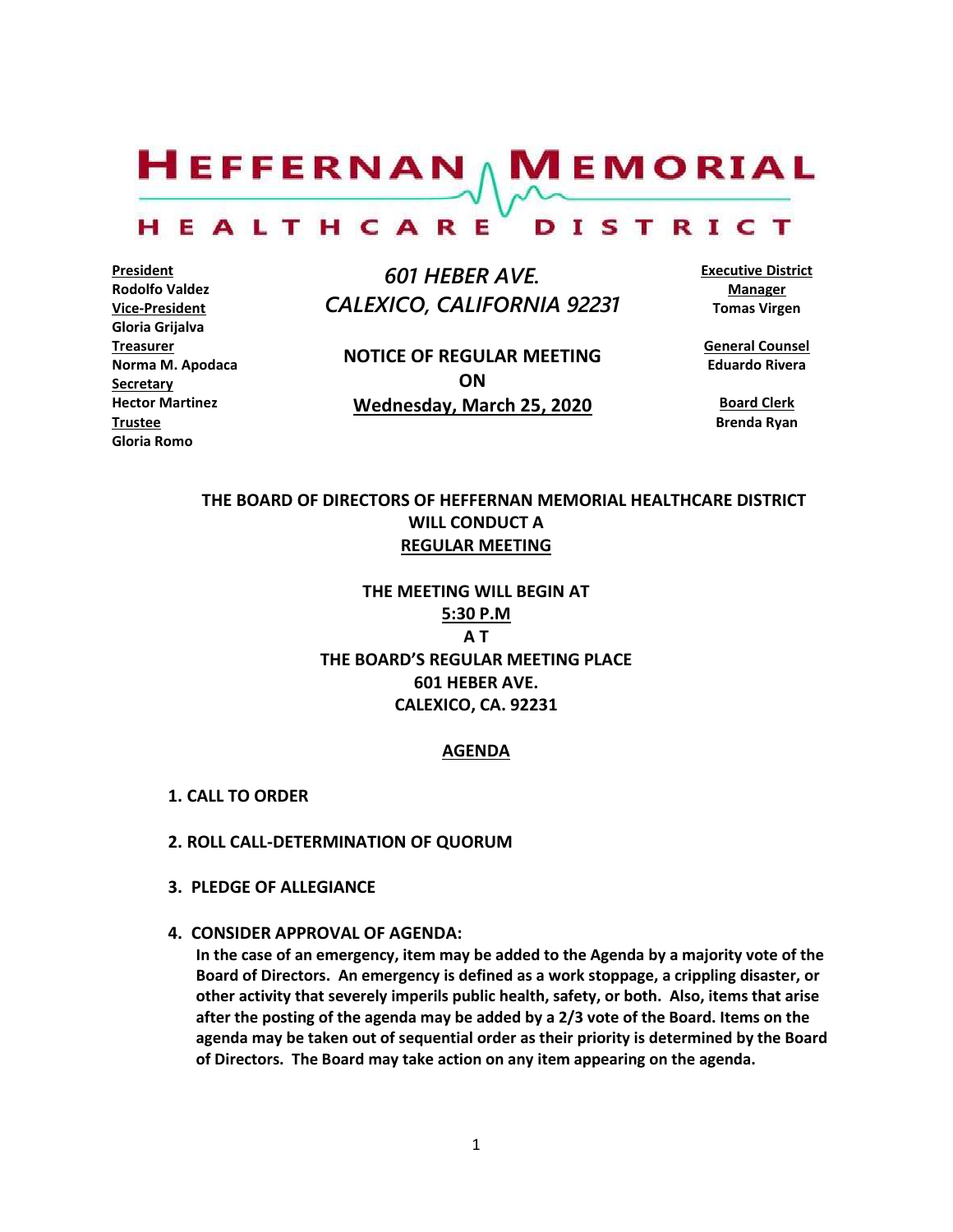- **5. CLOSED SESSION: (5:30 p.m. – 6:00 p.m.)**
	- **a. Pursuant to Resolution No. 2010-3 adopted by this Board on June 8, 2010, Health & Safety Code Section 32106 (b), deliberation and possible action as a trade secret regarding a possible arrangement with third party concerning off-site medical diagnoses and treatment.**

**1. PMH**

**6. PUBLIC COMMENT TIME:**

**Public comment time on items not appearing on the agenda will be limited to 5 minutes per person and 15 minutes per subject. The Board may find it necessary to limit total time allowable for all public comment on items not appearing on the agenda at any one meeting to one hour. Persons desiring longer public comment time and/or action on specific items shall contact the Secretary and request that the item be placed on the agenda for the next regular meeting.**

**7. CONSENT CALENDAR:**

**Any member of the Board, staff or public may request that items for the Consent Calendar be removed for discussion. Items so removed shall be acted upon separately immediately following approval of items remaining on the Consent Calendar.**

**a. Approve minutes for meetings of February 12, 2020 and February 26, 2020.**

# **8. REPORTS ON MEETING AND EVENTS ATTENDED BY DIRECTORS, AND AUTHORIZATION FOR DIRECTOR ATTENDANCE AT UPCOMING MEETINGS AND EVENTS/DIRECTORS COMMENTS:**

- **a. Brief reports by Directors on meetings and event attended. Schedule of upcoming Board meetings and events.**
- **9. REPORTS BY ALL HMHD COMMITTEES**
- **10. COMMENTS BY PROMOTION AND PUBLIC RELATIONS TONY PIMENTEL**
- **11. COMMENTS BY EXECUTIVE DISTRICT MANAGER TOMAS VIRGEN**
- **12. COMMENTS BY GENERAL COUNSEL EDUARDO RIVERA**
- **13. DISCUSSION AND/OR ACTION ITEMS:**
	- **a. Discussion and/or action on consideration of increase in meals delivered to Calexico Senior residents by the County of Imperial Area Agency on Aging.**
	- **b. Discussion and/action on review, analysis or suspension of the Comite Civico monitoring program.**
	- **c. Discussion and/action on review, analysis or suspension of the Heffernan Wellness 4 Kids program.**
	- **d. Discussion and/or action on the Alcoholics Anonymous use of District office.**
	- **e. Discussion and/or action on ratification of additional construction for the approximate 12 sq. feet in the approximate amount of \$750 thousand dollars.**